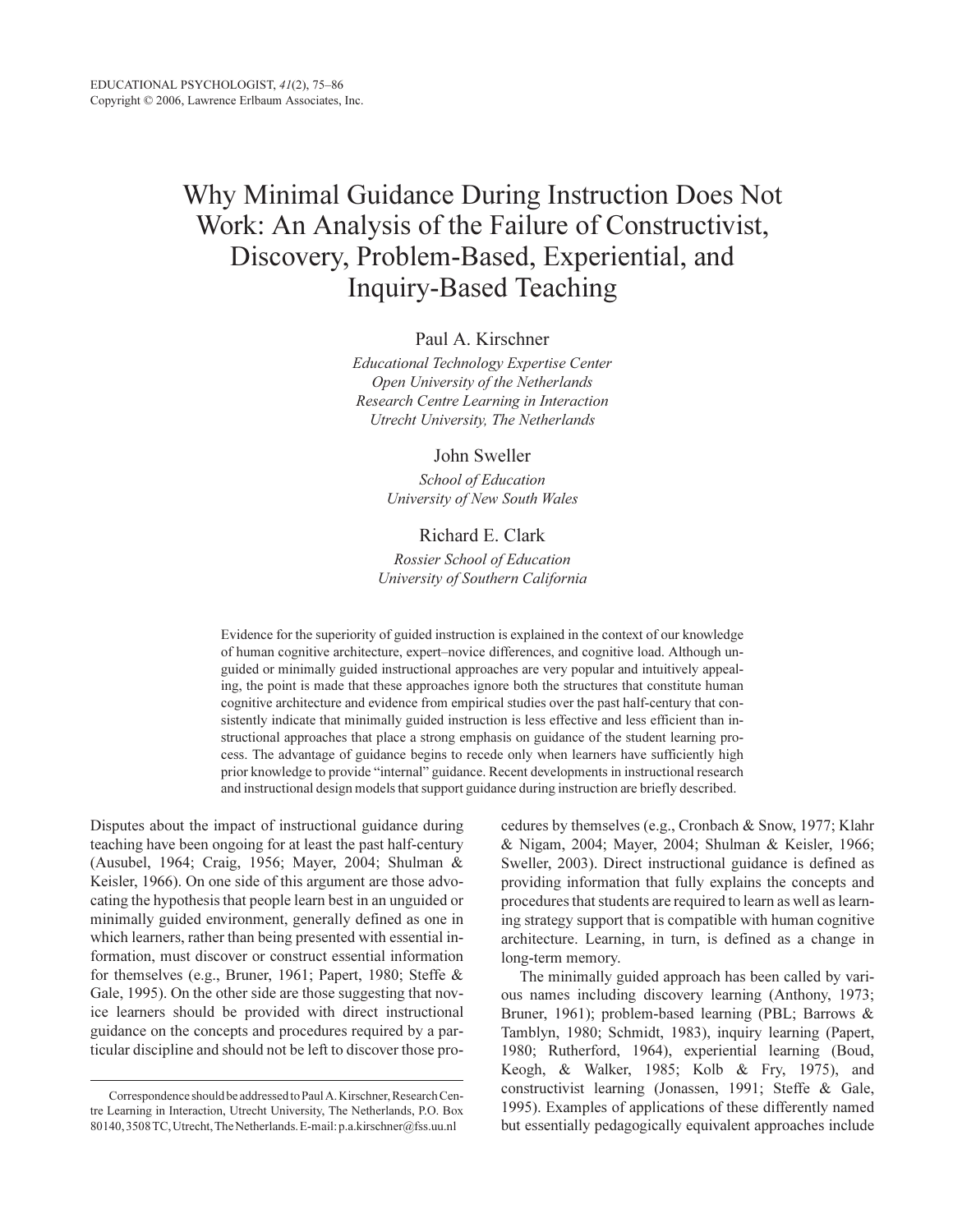science instruction in which students are placed in inquiry learning contexts and asked to discover the fundamental and well-known principles of science by modeling the investigatory activities of professional researchers (Van Joolingen, de Jong, Lazonder, Savelsbergh, & Manlove, 2005). Similarly, medical students in problem-based teaching courses are required to discover medical solutions for common patient problems using problem-solving techniques (Schmidt, 1998, 2000).

There seem to be two main assumptions underlying instructional programs using minimal guidance. First they challenge students to solve "authentic" problems or acquire complex knowledge in information-rich settings based on the assumption that having learners construct their own solutions leads to the most effective learning experience. Second, they appear to assume that knowledge can best be acquired through experience based on the procedures of the discipline (i.e., seeing the pedagogic content of the learning experience as identical to the methods and processes or epistemology of the discipline being studied; Kirschner, 1992). Minimal guidance is offered in the form of process- or task-relevant information that is available if learners choose to use it. Advocates of this approach imply that instructional guidance that provides or embeds learning strategies in instruction interferes with the natural processes by which learners draw on their unique prior experience and learning styles to construct new situated knowledgethatwillachievetheirgoals.AccordingtoWickens (1992, cited in Bernstein, Penner, Clarke-Stewart, Roy, & Wickens, 2003), for example,

large amounts of guidance may produce very good performance during practice, but too much guidance may impair later performance. Coaching students about correct responses in math, for example, may impair their ability later to retrieve correct responses from memory on their own. (p. 221)

This constructivist argument has attracted a significant following.

The goal of this article is to suggest that based on our current knowledge of human cognitive architecture, minimally guided instruction is likely to be ineffective. The past half-century of empirical research on this issue has provided overwhelming and unambiguous evidence that minimal guidance during instruction is significantly less effective and efficient than guidance specifically designed to support the cognitive processing necessary for learning.

## THE CONSEQUENCES OF HUMAN COGNITIVE ARCHITECTURE FOR MINIMAL GUIDANCE DURING INSTRUCTION

Any instructional procedure that ignores the structures that constitute human cognitive architecture is not likely to be effective. Minimally guided instruction appears to proceed with no reference to the characteristics of working memory, long-term memory, or the intricate relations between them. The result is a series of recommendations that most educators find almost impossible to implement—and many experienced educators are reluctant to implement—because they require learners to engage in cognitive activities that are highly unlikely to result in effective learning. As a consequence, the most effective teachers may either ignore the recommendations or, at best, pay lip service to them (e.g., Aulls, 2002). In this section we discuss some of the characteristics of human cognitive architecture and the consequent instructional implications.

## Human Cognitive Architecture

Human cognitive architecture is concerned with the manner in which our cognitive structures are organized. Most modern treatments of human cognitive architecture use the Atkinson and Shiffrin (1968) sensory memory–working memory–long-term memory model as their base. Sensory memory is not relevant to the discussion here so it is not considered further.Therelationsbetweenworkingandlong-term memory,in conjunction with the cognitive processes that support learning, are of critical importance to the argument.

Our understanding of the role of long-term memory in human cognition has altered dramatically over the last few decades. It is no longer seen as a passive repository of discrete, isolated fragments of information that permit us to repeat what we have learned. Nor is it seen only as a component of human cognitive architecture that has merely peripheral influence on complex cognitive processes such as thinking and problem solving. Rather, long-term memory is now viewed as the central, dominant structure of human cognition. Everything we see, hear, and think about is critically dependent on and influenced by our long-term memory.

De Groot's (1945/1965) work on chess expertise, followed by Chase and Simon (1973), has served as a major influence on the field's reconceptualization of the role of long-term memory. The finding that expert chess players are far better able than novices to reproduce briefly seen board configurations taken from real games, but do not differ in reproducing random board configurations, has been replicated in a variety of other areas(e.g.,Egan&Schwartz,1979;Jeffries,Turner,Polson,& Atwood, 1981; Sweller & Cooper, 1985). These results suggest that expert problem solvers derive their skill by drawing on the extensive experience stored in their long-term memory and then quickly select and apply the best procedures for solving problems. The fact that these differences can be used to fully explain problem-solving skill emphasizes the importance of long-term memory to cognition. We are skillful in an area because our long-term memorycontains huge amounts of information concerning the area. That information permits us to quickly recognize the characteristics of a situation and indicates to us, often unconsciously, what to do and when to do it. Without our huge store of information in long-term memory,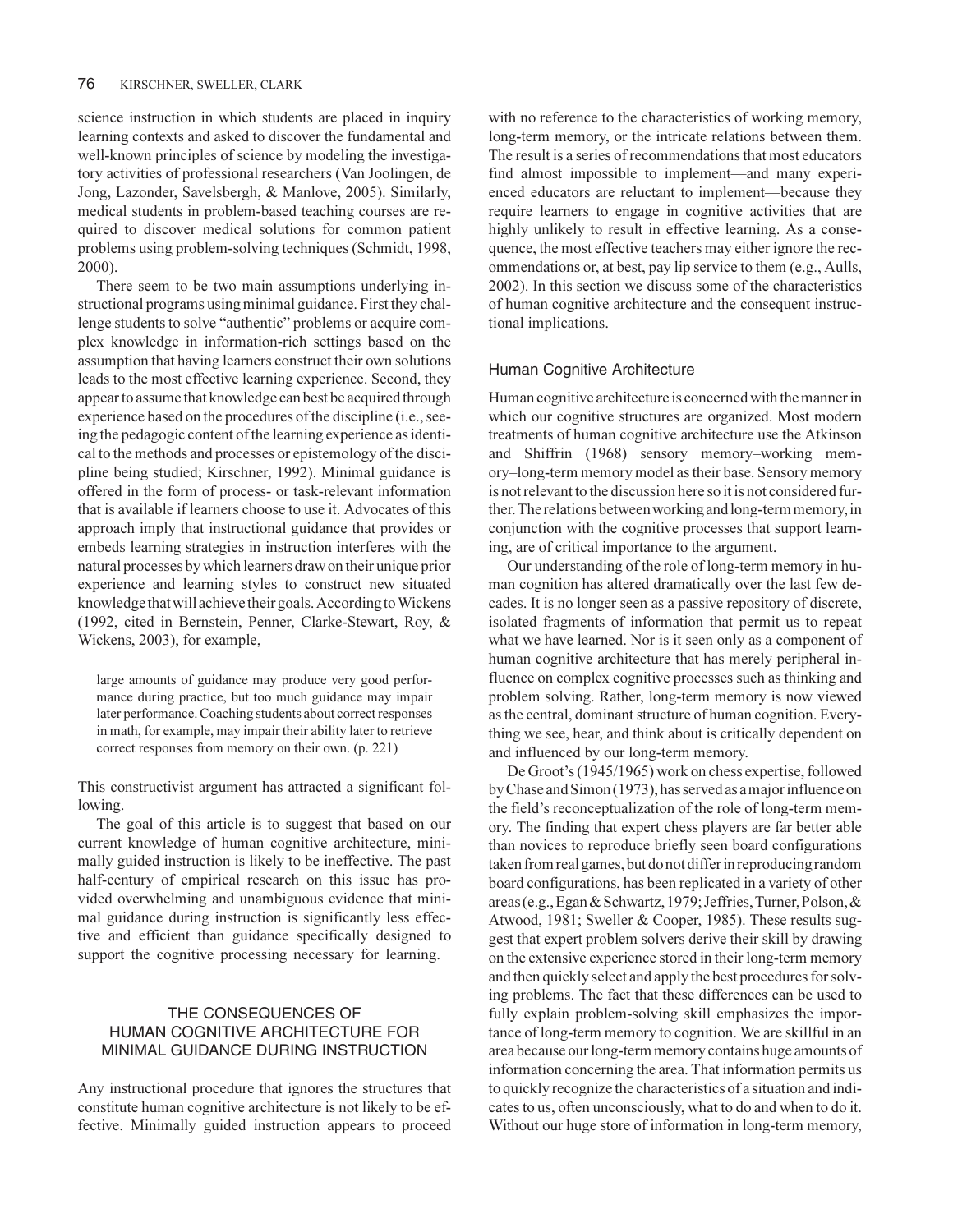we would be largely incapable of everything from simple acts such as crossing a street (information in long-term memory informs us how to avoid speeding traffic, a skill manyother animals are unable to store in their long-term memories) to complex activities such as playing chess or solving mathematical problems. Thus, our long-term memory incorporates a massive knowledge base that is central to all of our cognitively based activities.

What are the instructional consequences of long-term memory? In the first instance and at its most basic, the architecture of long-term memory provides us with the ultimate justification for instruction. The aim of all instruction is to alter long-term memory. If nothing has changed in long-term memory, nothing has been learned. Any instructional recommendation that does not or cannot specify what has been changed in long-term memory, or that does not increase the efficiency with which relevant information is stored in or retrieved from long-term memory, is likely to be ineffective.

#### Working Memory Characteristics and Functions

Working memory is the cognitive structure in which conscious processing occurs. We are only conscious of the information currently being processed in working memory and are more or less oblivious to the far larger amount of information stored in long-term memory.

Working memory has two well-known characteristics: When processing novel information, it is very limited in duration and in capacity. We have known at least since Peterson and Peterson (1959) that almost all information stored in working memory and not rehearsed is lost within 30 sec and have known at least since Miller (1956) that the capacity of working memory is limited to only a very small number of elements. That number is about seven according to Miller, but may be as low as four, plus or minus one (see, e.g., Cowan, 2001). Furthermore, when processing rather than merely storing information, it may be reasonable to conjecture that the number of items that can be processed may only be two or three, depending on the nature of the processing required.

The interactions between working memory and long-term memory may be even more important than the processing limitations (Sweller, 2003, 2004). The limitations of working memory only apply to new, yet to be learned information that has not been stored in long-term memory. New information such as new combinations of numbers or letters can only be stored for brief periods with severe limitations on the amount of such information that can be dealt with. In contrast, when dealing with previously learned information stored in long-term memory, these limitations disappear. In the sense that information can be brought back from long-term memory to working memory over indefinite periods of time, the temporal limits of working memory become irrelevant. Similarly, there are no known limits to the amount of such information that can be brought into working memory from long-term memory. Indeed, the altered characteristics of working memory when processing familiar as opposed to unfamiliar material induced Ericsson and Kintsch (1995) to propose a separate structure, long-term working memory, to deal with well-learned and automated information.

Any instructional theory that ignores the limits of working memory when dealing with novel information or ignores the disappearance of those limits when dealing with familiar information is unlikely to be effective. Recommendations advocating minimal guidance during instruction proceed as though working memorydoes not exist or, if it does exist, that it has no relevant limitations when dealing with novel information, the very information of interest to constructivist teaching procedures. We know that problem solving, which is central to one instructional procedure advocating minimal guidance, called inquiry-based instruction, places a huge burden on working memory (Sweller, 1988). The onus should surely be on those who support inquiry-based instruction to explain how such a procedure circumvents the well-known limits of working memory when dealing with novel information.

## Implications of Human Cognitive Architecture for Constructivist Instruction

These memory structures and their relations have direct implications for instructional design (e.g., Sweller, 1999; Sweller, van Merriënboer & Paas, 1998). Inquiry-based instruction requires the learner to search a problem space for problem-relevant information. All problem-based searching makes heavy demands on working memory. Furthermore, that working memory load does not contribute to the accumulation of knowledge in long-term memory because while working memory is being used to search for problem solutions, it is not available and cannot be used to learn. Indeed, it is possible to search for extended periods of time with quite minimal alterations to long-term memory (e.g., see Sweller, Mawer, & Howe, 1982). The goal of instruction is rarely simply to search for or discover information. The goal is to give learners specific guidance about how to cognitively manipulate information in ways that are consistent with a learning goal, and store the result in long-term memory.

The consequences of requiring novice learners to search for problem solutions using a limited working memory or the mechanisms by which unguided or minimally guided instruction might facilitate change in long-term memory appear to be routinely ignored. The result is a set of differently named but similar instructional approaches requiring minimal guidance that are disconnected from much that we know of human cognition. Recommending minimal guidance was understandable when Bruner (1961) proposed discovery learning as an instructional tool because the structures and relations that constitute human cognitive architecture had not yet been mapped. We now are in a quite different environment because we know much more about the structures, functions, and characteristics of working and long-term memory; the relations between them; and their consequences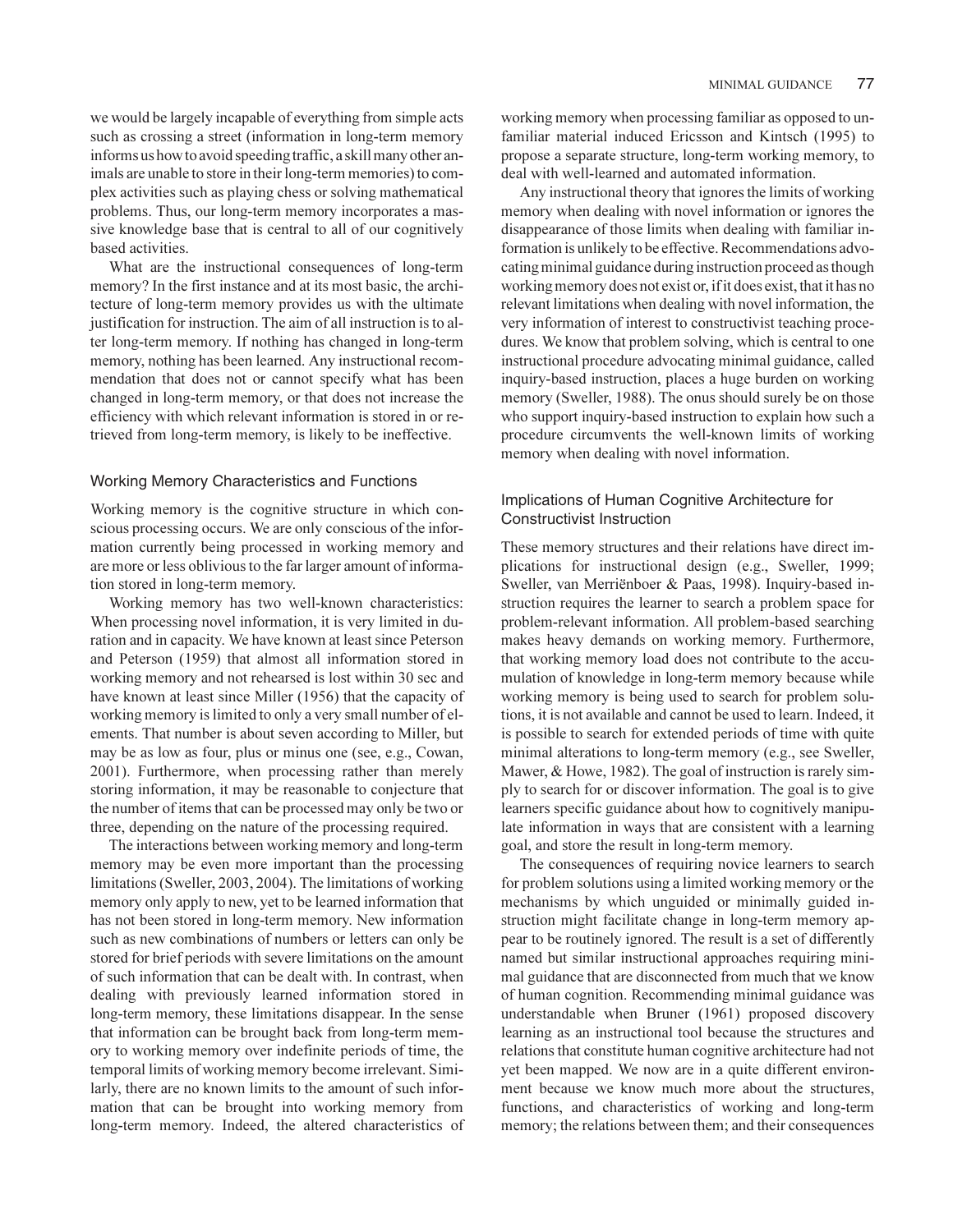for learning and problem solving. This new understanding has been the basis for systematic research and development of instructional theories that reflect our current understanding of cognitive architecture (e.g., Anderson, 1996; Glaser, 1987). This work should be central to the design of effective, guided instruction.

Of course, suggestions based on theory that minimally guided instruction should have minimal effectiveness are worth little without empirical evidence. Empirical work comparing guided and unguided instruction is discussed after a review of the current arguments for minimal guidance.

## THE ORIGINS OF CONSTRUCTIVISM AND THE CURRENT VIEW OF MINIMALLY GUIDED **INSTRUCTION**

Given the incompatibility of minimally guided instruction with our knowledge of human cognitive architecture, what has been the justification for these approaches? The most recent version of instruction with minimal guidance comes from constructivism (e.g., Steffe & Gale, 1995), which appears to have been derived from observations that knowledge is constructed by learners and so (a) they need to have the opportunity to construct by being presented with goals and minimal information, and (b) learning is idiosyncratic and so a common instructional format or strategies are ineffective. The constructivist description of learning is accurate, but the instructional consequences suggested by constructivists do not necessarily follow.

Most learners of all ages know how to construct knowledge when given adequate information and there is no evidence that presenting them with partial information enhances their ability to construct a representation more than giving them full information. Actually, quite the reverse seems most often to be true. Learners must construct a mental representation or schema irrespective of whether they are given complete or partial information. Complete information will result in a more accurate representation that is also more easily acquired. Constructivism is based therefore, on an observation that, although descriptively accurate, does not lead to a prescriptive instructional design theory or to effective pedagogical techniques (Clark & Estes, 1998, 1999; Estes & Clark, 1999; Kirschner, Martens, & Strijbos, 2004). Yet many educators, educational researchers, instructional designers, and learning materials developers appear to have embraced minimally guided instruction and tried to implement it.

Another consequence of attempts to implement constructivist theory is a shift of emphasis away from teaching a discipline as a body of knowledge toward an exclusive emphasis on learning a discipline by experiencing the processes and procedures of the discipline (Handelsman et. al., 2004; Hodson, 1988). This change in focus was accompanied by an assumption shared by many leading educators and discipline specialists that knowledge can best be learned or only learned through experience that is based primarily on the procedures of the discipline. This point of view led to a commitment by educators to extensive practical or project work, and the rejection of instruction based on the facts, laws, principles and theories that make up a discipline's content accompanied by the use of discovery and inquiry methods of instruction. The addition of a more vigorous emphasis on the practical application of inquiry and problem-solving skills seems very positive. Yet it may be a fundamental error to assume that the pedagogic content of the learning experience is identical to the methods and processes (i.e., the epistemology) of the discipline being studied and a mistake to assume that instruction should exclusively focus on methods and processes.

Shulman (1986; Shulman & Hutchings, 1999) contributed to our understanding of the reason why less guided approaches fail in his discussion of the integration of content expertise and pedagogical skill. He defined *content knowl*edge as "the amount and organization of the knowledge per se in the mind of the teacher" (Shulman, 1986, p. 9), and pedagogical content knowledge as knowledge "which goes beyond knowledge of subject matter per se to the dimension of subject knowledge for teaching" (p. 9). He further defined curricular knowledge as "the pharmacopoeia from which the teacher draws those tools of teaching that present or exemplify particular content" (p. 10). Kirschner (1991, 1992) also argued that the way an expert works in his or her domain (epistemology) is not equivalent to the way one learns in that area (pedagogy). A similar line of reasoning was followed by Dehoney (1995), who posited that the mental models and strategies of experts have been developed through the slow process of accumulating experience in their domain areas.

Despite this clear distinction between learning a discipline and practicing a discipline, many curriculum developers, educational technologists, and educators seem to confuse the teaching of a discipline as inquiry (i.e., a curricular emphasis on the research processes within a science) with the teaching of the discipline by inquiry (i.e., using the research process of the discipline as a pedagogy or for learning). The basis of this confusion may lie in what Hurd (1969) called the rationale of thescientist,whichholdsthatacourseofinstructioninscience

should be a mirror image of a science discipline, with regard to both its conceptual structure and its patterns of inquiry. The theories and methods of modern science should be reflected in the classroom. In teaching a science, classroom operations should be in harmony with its investigatory processes and supportive of the conceptual, the intuitive, and the theoretical structure of its knowledge. (p. 16)

## This rationale assumes

that the attainment of certain attitudes, the fostering of interest in science, the acquisition of laboratory skills, the learning of scientific knowledge, and the understanding of the nature of science were all to be approached through the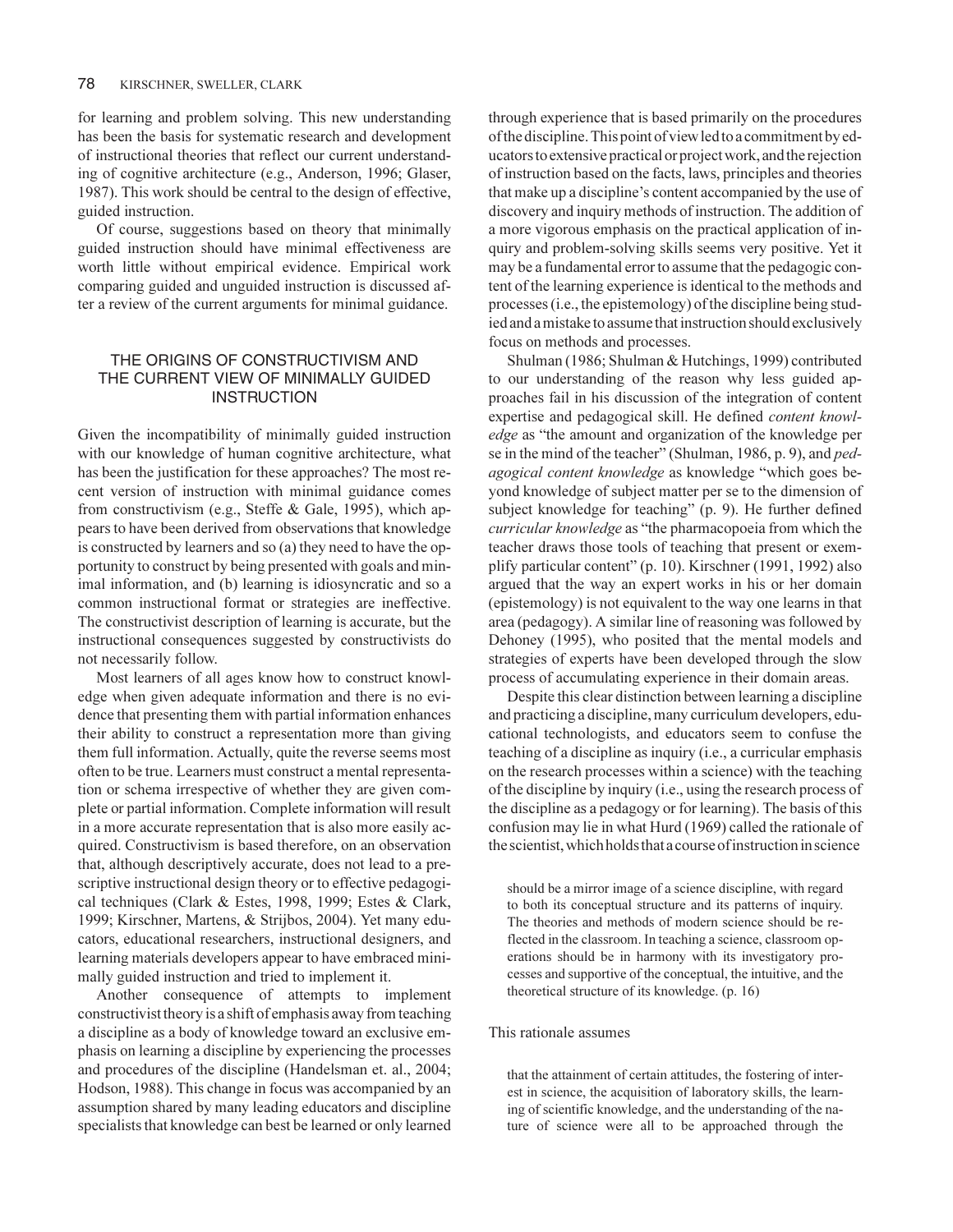methodology of science, which was, in general, seen in inductive terms. (Hodson, 1988, p. 22)

The major fallacy of this rationale is that it makes no distinction between the behaviors and methods of a researcher who is an expert practicing a profession and those students who are new to the discipline and who are, thus, essentially novices.

According to Kyle (1980), scientific inquiry is a systematic and investigative performance ability incorporating unrestrained thinking capabilities after a person has acquired a broad, critical knowledge of the particular subject matter through formal teaching processes. It may not be equated with investigative methods of science teaching, self-instructional teaching techniques, or open-ended teaching techniques. Educators who confuse the two are guilty of the improper use of inquiry as a paradigm on which to base an instructional strategy.

Finally, Novak (1988), in noting that the major effort to improve secondary school science education in the 1950s and 1960s fell short of expectations, went so far as to say that the major obstacle that stood in the way of "revolutionary improvement of science education … was the obsolete epistemology that was behind the emphasis on 'inquiry' oriented science" (pp. 79–80).

## RESEARCH COMPARING GUIDED AND UNGUIDED INSTRUCTION

None of the preceding arguments and theorizing would be important if there was a clear body of research using controlled experiments indicating that unguided or minimally guided instruction was more effective than guided instruction. In fact, precisely as one might expect from our knowledge of human cognition and the distinctions between learning and practicing a discipline, the reverse is true. Controlled experiments almost uniformly indicate that when dealing with novel information, learners should be explicitly shown what to do and how to do it.

A number of reviews of empirical studies have established a solid research-based case against the use of instruction with minimal guidance. Although an extensive review of those studies is outside the scope of this article, Mayer (2004) recently reviewed evidence from studies conducted from 1950 to the late 1980s comparing pure discovery learning, defined as unguided, problem-based instruction, with guided forms of instruction. He suggested that in each decade since the mid-1950s, when empirical studies provided solid evidence that the then popular unguided approach did not work, a similar approach popped up under a different name with the cycle then repeating itself. Each new set of advocates for unguided approaches seemed either unaware of or uninterested in previous evidence that unguided approaches had not been validated. This pattern produced discovery learning, which gave way to experiential learning, which gave way to problem-based and inquiry learning, which now gives way to constructivist instructional techniques. Mayer (2004) concluded that the "debate about discovery has been replayed many times in education but each time, the evidence has favored a guided approach to learning" (p. 18).

## Current Research Supporting Direct Guidance

Because students learn so little from a constructivist approach, most teachers who attempt to implement classroom-based constructivist instruction end up providing students with considerable guidance. This is a reasonable interpretation, for example, of qualitative case studies conducted by Aulls (2002), who observed a number of teachers as they implemented constructivist activities in their classrooms. He described the "scaffolding" that the most effective teachers introduced when students failed to make learning progress in a discovery setting. He reported that the teacher whose students achieved all of their learning goals spent a great deal of time in instructional interactions with students by

simultaneously teaching content and scaffolding-relevant procedures … by (a) modeling procedures for identifying and self-checking important information … (b) showing students how to reduce that information to paraphrases … (c) having students use notes to construct collaborations and routines, and (d) promoting collaborative dialogue within problems. (p. 533)

Stronger evidence from well-designed, controlled experimental studies also supports direct instructional guidance (e.g., see Moreno, 2004; Tuovinen & Sweller, 1999). Hardiman, Pollatsek, and Weil (1986) and Brown and Campione (1994) noted that when students learn science in classrooms with pure-discovery methods and minimal feedback, they often become lost and frustrated, and their confusion can lead to misconceptions. Others (e.g., Carlson, Lundy, & Schneider, 1992; Schauble, 1990) found that because false starts are common in such learning situations, unguided discovery is most often inefficient. Moreno (2004) concluded that there is a growing body of research showing that students learn more deeply from strongly guided learning than from discovery. Similar conclusions were reported by Chall (2000), McKeough, Lupart, and Marini (1995), Schauble (1990), and Singley and Anderson (1989). Klahr and Nigam (2004), in a very important study, not only tested whether science learners learned more via a discovery versus direct instruction route but also, once learning had occurred, whether the quality of learning differed. Specifically, they tested whether those who had learned through discovery were better able to transfer their learning to new contexts. The findings were unambiguous. Direct instruction involving considerable guidance, including examples, resulted in vastly more learning than discovery. Those relatively few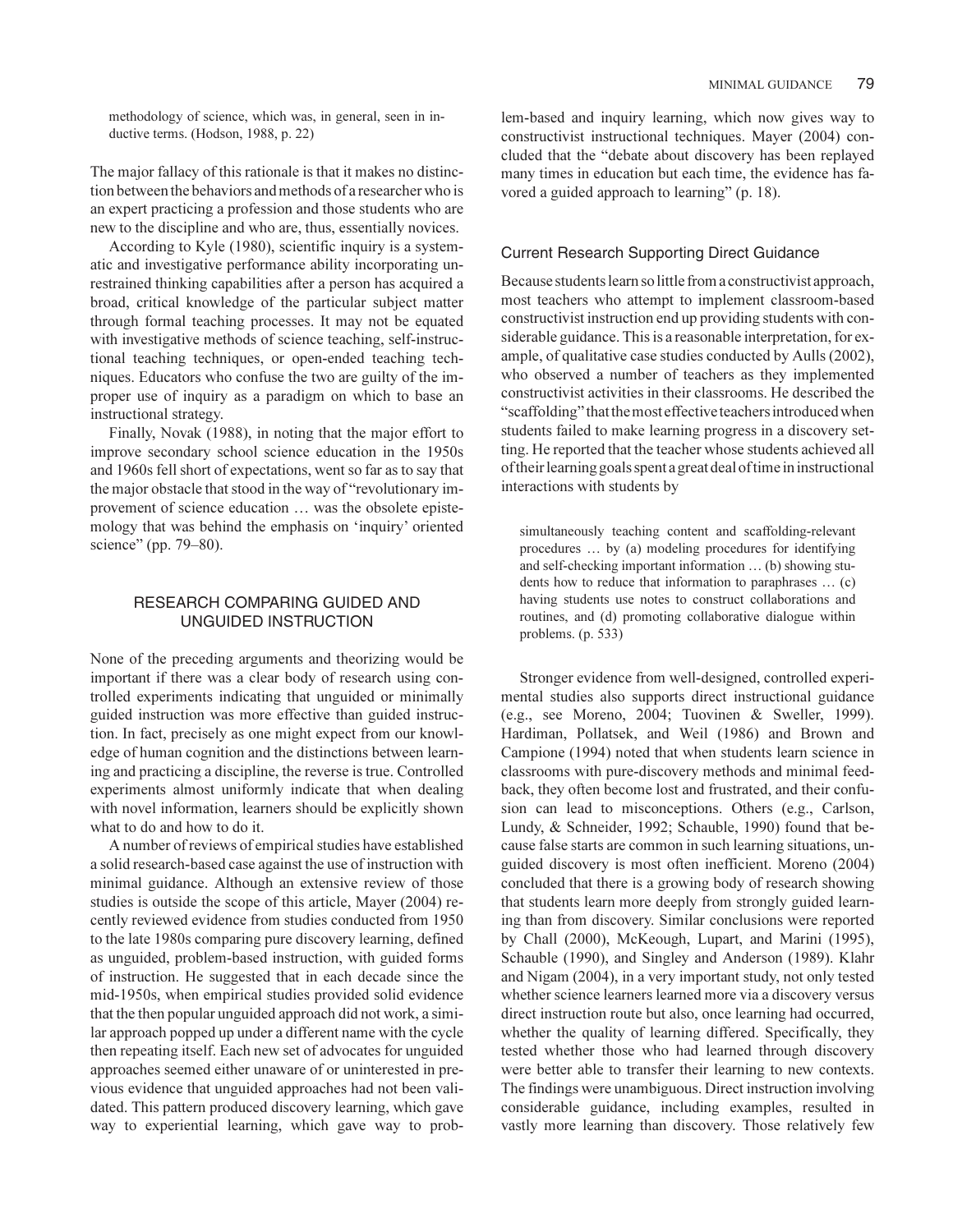students who learned via discovery showed no signs of superior quality of learning.

Cognitive load. Sweller and others (Mayer, 2001; Paas, Renkl, & Sweller, 2003, 2004; Sweller, 1999, 2004; Winn, 2003) noted that despite the alleged advantages of unguided environments to help students to derive meaning from learning materials, cognitive load theory suggests that the free exploration of a highly complex environment may generate a heavy working memory load that is detrimental to learning. This suggestion is particularly important in the case of novice learners, who lack proper schemas to integrate the new information with their prior knowledge. Tuovinen and Sweller (1999) showed that exploration practice (a discovery technique) caused a much larger cognitive load and led to poorer learning than worked-examples practice. The more knowledgeable learners did not experience a negative effect and benefited equally from both types of treatments. Mayer (2001) described an extended series of experiments in multimedia instruction that he and his colleagues have designed drawing on Sweller's (1988, 1999) cognitive load theory and other cognitively based theoretical sources. In all of the many studies he reported, guided instruction not only produced more immediate recall of facts than unguided approaches, but also longer term transfer and problem-solving skills.

Worked examples. A worked example constitutes the epitome of strongly guided instruction, whereas discovering the solution to a problem in an information-rich environment similarly constitutes the epitome of minimally guided discovery learning. The worked-example effect, which is based on cognitive load theory, occurs when learners required to solve problems perform worse on subsequent test problems than learners who study the equivalent worked examples. Accordingly, the worked-example effect, which has been replicated a number of times, provides some of the strongest evidence for the superiority of directly guided instruction over minimal guidance. The fact that the effect relies on controlled experiments adds to its importance.

The worked-example effect was first demonstrated by Sweller and Cooper (1985) and Cooper and Sweller (1987), who found that algebra students learned more studying algebra worked examples than solving the equivalent problems. Since those early demonstrations of the effect, it has been replicated on numerous occasions using a large variety of learners studying an equally large variety of materials (Carroll, 1994; Miller, Lehman, & Koedinger, 1999; Paas, 1992; Paas & van Merriënboer, 1994; Pillay, 1994; Quilici & Mayer, 1996; Trafton & Reiser, 1993). For novices, studying worked examples seems invariably superior to discovering or constructing a solution to a problem.

Why does the worked-example effect occur? It can be explained by cognitive load theory, which is grounded in the human cognitive architecture discussed earlier. Solving a problem requires problem-solving search and search must occur using our limited working memory. Problem-solving search is an inefficient way of altering long-term memory because its function is to find a problem solution, not alter long-term memory. Indeed, problem-solving search can function perfectly with no learning whatsoever (Sweller, 1988). Thus, problem-solving search overburdens limited working memory and requires working memory resources to be used for activities that are unrelated to learning. As a consequence, learners can engage in problem-solving activities for extended periods and learn almost nothing (Sweller et al., 1982).

In contrast, studying a worked example both reduces working memory load because search is reduced or eliminated and directs attention (i.e., directs working memory resources) to learning the essential relations between problem-solving moves. Students learn to recognize which moves are required for particular problems, the basis for the acquisition of problem-solving schemas (Chi, Glaser, & Rees, 1982). When compared to students who have solved problems rather than studied worked examples, the consequence is the worked-example effect.

There are conditions under which the worked-example effect is not obtainable. First, it is not obtainable when the worked examples are themselves structured in a manner that imposes a heavy cognitive load. In other words, it is quite possible to structure worked examples in a manner that imposes as heavy a cognitive load as attempting to learn by discovering a problem solution (Tarmizi & Sweller, 1988; Ward & Sweller, 1990). Second, the worked-example effect first disappears and then reverses as the learners' expertise increases. Problem solving only becomes relatively effective when learners are sufficiently experienced so that studying a worked example is, for them, a redundant activity that increases working memory load compared to generating a known solution (Kalyuga, Chandler, Tuovinen, & Sweller, 2001). This phenomenon is an example of the expertise reversal effect (Kalyuga, Ayres, Chandler, & Sweller, 2003). It emphasizes the importance of providing novices in an area with extensive guidance because they do not have sufficient knowledge in long-term memory to prevent unproductive problem-solving search. That guidance can be relaxed only with increased expertise as knowledge in long-term memory can take over from external guidance.

Process worksheets. Another way of guiding instruction is the use of process worksheets (Van Merriënboer, 1997). Such worksheets provide a description of the phases one should go through when solving the problem as well as hints or rules of thumb that may help to successfully complete each phase. Students can consult the process worksheet while they are working on the learning tasks and they may use it to note intermediate results of the problem-solving process.

Nadolski, Kirschner, and van Merriënboer (2005), for example, studied the effects of process worksheets with law students and found that the availability of a process worksheet had positive effects on learning task performance,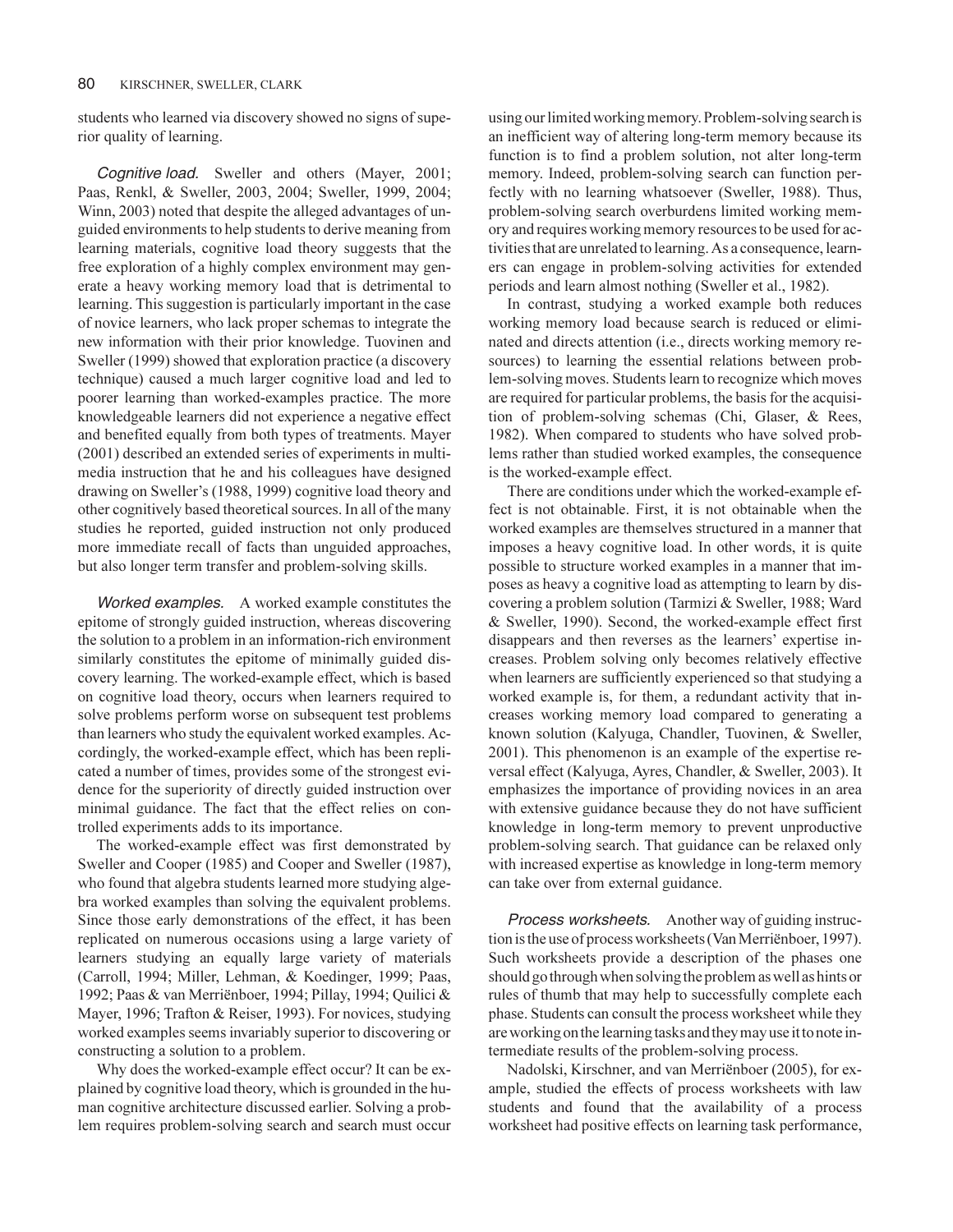indicated by a higher coherence and more accurate content of the legal case being developed. Learners receiving guidance through process worksheets outperformed learners left to discover the appropriate procedures themselves.

# RESEARCH ON EDUCATIONAL MODELS FAVORING MINIMAL GUIDANCE DURING INSTRUCTION IN VARIOUS SETTINGS

Having discussed both the human cognitive architecture responsible for learning and current research supporting direct instruction through guidance, this section discusses a number of the alternative educational models that see and use minimal guidance as an approach to learning and instruction.

## Experiential Learning at Work

Kolb (1971) and Kolb and Fry (1975) argued that the learning process often begins with a person carrying out a particular action and then seeing or discovering the effect of the action in this situation. The second step is to understand these effects in the particular instance so that if the same action was taken in the same circumstances it would be possible to anticipate what would follow from the action. Using this pattern, the third step would be to understand the general principle under which the particular instance falls. They also suggested a number of learning styles that they hypothesized would influence the way that students took advantage of experiential situations.

Attempts to validate experiential learning and learning styles (Kolb, 1971, 1984, 1999) appear not to have been completely successful. Iliff (1994), for example, reported in "a meta-analysis of 101 quantitative LSI studies culled from 275 dissertations and 624 articles that were qualitative, theoretical, and quantitative studies of ELT and the Kolb Learning Style Inventory" (Kolb, Boyatzis, & Mainemelis, 2001, p. 20) correlations classified as low  $(< .5)$  and effect sizes that were weak (.2) to medium (.5). He concluded that the magnitude of these statistics is not sufficient to meet standards of predictive validity to support the use of the measures or the experiential methods for training at work. Similarly, Ruble and Stout (1993), citing a number of studies from 1980 through 1991, concluded that the Kolb Learning Style Inventory (KLSI-1976; Kolb, 1976) has low test–retest reliability, that there is little or no correlation between factors that should correlate with the classification of learning styles, and that it does not enjoy a general acceptance of its usefulness, particularly for research purposes.

Roblyer (1996) and Perkins (1991) examined evidence for minimally guided pedagogy in instructional design and instructional technology studies. Both researchers concluded that the available evidence does not support the use of minimal guidance and both suggested that some form of stronger guidance is necessary for both effective learning and transfer.

## Individual Differences in Learning From Instruction

Constructivist approaches to instruction are based, in part, on a concern that individual differences moderate the impact of instruction. This concern has been shared by a large body of aptitude–treatment interaction (ATI) studies that examine whether the effects of different instructional methods are influenced by student aptitudes and traits (e.g., Cronbach & Snow, 1977; Kyllonen & Lajoie, 2003; Snow, Corno, & Jackson, 1996). Much of this work provides a clear antecedent to the expertise reversal effect, discussed earlier, according to which instructional methods that are effective for novices become less effective as expertise increases.

Cronbach and Snow's (1977) review of ATI research described a number of replicated ordinal and disordinal interactions between various instructional methods and aptitudes. One of the most common ATI findings according to Kyllonen and Lajoie (2003) was "that strong treatments benefited less able learners and weaker treatments benefited more able learners" (p. 82). This conclusion anticipated the now recognized scaffolding effect.

In the instructional methods described by Cronbach and Snow (1977) strong treatments implied highly structured instructional presentations where explicit organization of information and learning support were provided. The weaker treatments were relatively unstructured and so provided much less learning support. The aptitude measures used in the research reviewed by Cronbach and Snow were varied but usually involved some measure of specific subject matter knowledge and measures of crystallized and fluid ability. Snow and Lohman (1984) encouraged research that attempts to understand the cognitive processes demanded by specific learning goals. They argued for a concern with describing the cognitive processes required to learn specific classes of tasks, how those processes are reflected in learner aptitudes, and how characteristics of instructional treatments might compensate for students with lower relevant aptitude by providing needed cognitive processes to help them achieve learning and transfer goals.

#### Knowing Less After Instruction

A related set of findings in the ATI research paradigm was described by Clark (1989). He reviewed approximately 70 ATI studies and described a number of experiments in which lower aptitude students who choose or were assigned to unguided, weaker instructional treatments receive significantly lower scores on posttests than on pretest measures. He argued that the failure to provide strong learning support for less experienced or less able students could actually produce a measurable loss of learning. The educational levels represented in the studies reviewed ranged from elementary classrooms to university and work settings and included a variety of types of problems and tasks. Even more distressing is the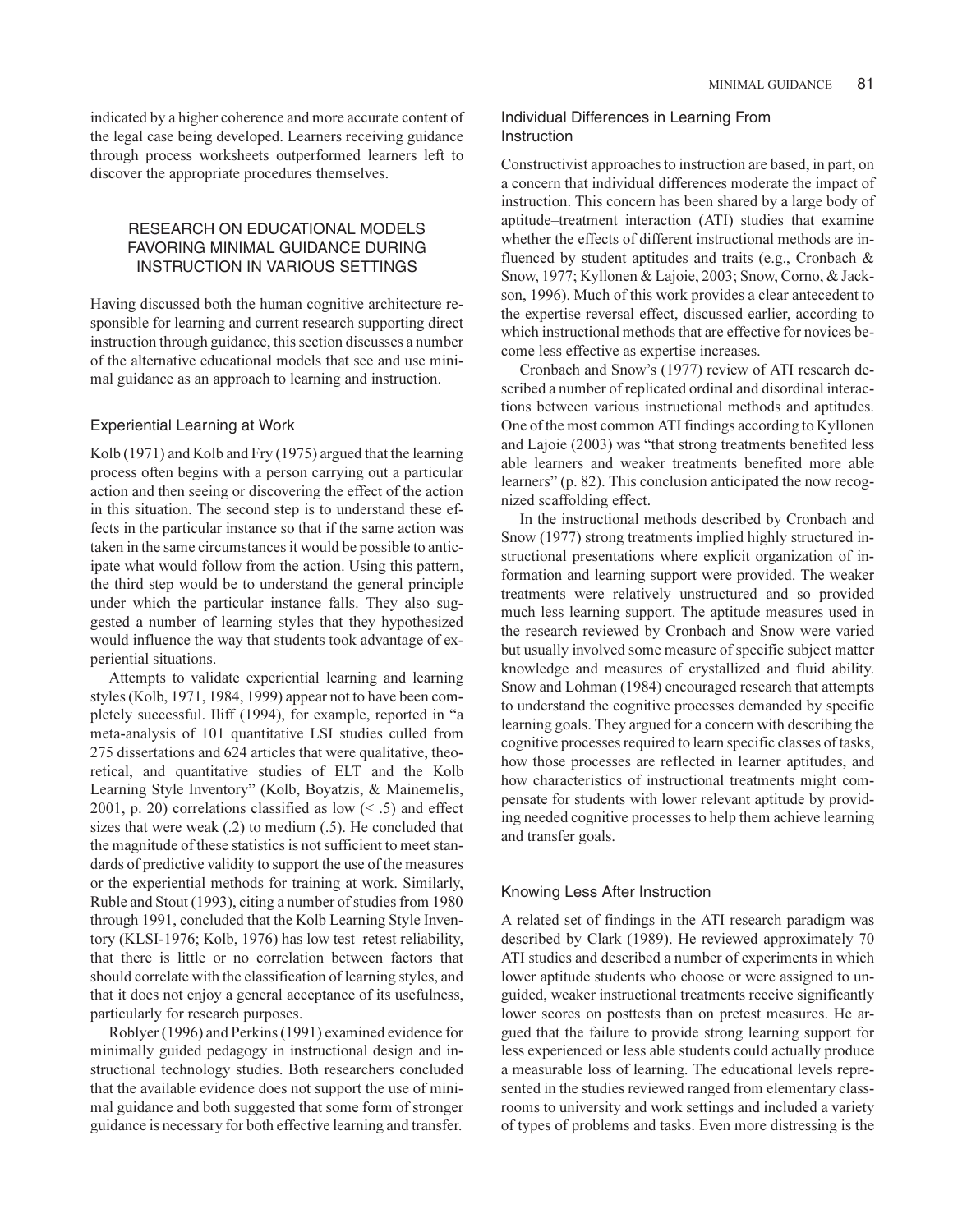evidence Clark (1982) presented that when learners are asked to select between a more or a less unguided version of the same course, less able learners who choose less guided approaches tend to like the experience even though they learn less from it. Higher aptitude students who chose highly structured approaches tended to like them but achieve at a lower level than with less structured versions but did not suffer by knowing less after than before instruction. Clark hypothesized that the most effective components of treatments help less experienced learners by providing task-specific learning strategies embedded in instructional presentations. These strategies require explicit, attention-driven effort on the part of learners and so tend not to be liked, even though they are helpful to learning. More able learners, he suggested, have acquired implicit, task-specific learning strategies that are more effective for them than those embedded in the structured versions of the course. Clark pointed to suggestive evidence that more able students who select the more guided versions of courses do so because they believe that they will achieve the required learning with a minimum of effort. Studies described by Woltz (2003) are a recent and positive example of ATI research that examines the cognitive processing required for learning tasks. He provided evidence that the same learner might benefit from stronger and weaker treatments depending on the type of learning and transfer outcome desired.

## Empirical Evidence About Science Learning From Unguided Instruction

The work of Klahr and Nigam (2004), discussed earlier, unambiguously demonstrated the advantages of direct instruction in science. There is a wealth of such evidence. A series of reviews by the U.S. National Academy of Sciences has recently described the results of experiments that provide evidence for the negative consequences of unguided science instruction at all age levels and across a variety of science and math content. McCray, DeHaan, and Schuck (2003) reviewed studies and practical experience in the education of college undergraduates in engineering, technology, science, and mathematics. Gollub, Berthanthal, Labov, and Curtis (2003) reviewed studies and experience teaching science and mathematics in high school. Kilpatrick, Swafford, and Findell (2001) reported studies and made suggestions for elementary and middle school teaching of mathematics. Each of these and other publications by the U.S. National Academy of Sciences amply document the lack of evidence for unguided approaches and the benefits of more strongly guided instruction. Most provide a set of instructional principles for educators that are based on solid research. These reports were prepared, in part, because of the poor state of science and mathematics education in the United States. Finally, in accord with the ATI findings and the expertise reversal effect, Roblyer, Edwards, and Havriluk (1997) reported that teachers have found that discovery learning is successful only

when students have prerequisite knowledge and undergo some prior structured experiences.

## Medical Problem-Based Learning Research

All in all, a lack of clarity about the difference between learning a discipline and research in the discipline coupled with the priority afforded to unbiased observation in the best inductivist and empiricist tradition has led many educators to advocate a problem-based method as the way to teach a discipline (Allen, Barker, & Ramsden, 1986; Anthony, 1973; Barrows & Tamblyn, 1980; Obioma, 1986). Not only did PBL seem to mesh with ideas in, for example, the philosophy of science, but it also fit well with progressive learner-centered views emphasizing direct experience and individual inquiry. Cawthron and Rowell (1978) stated that it all seemed to fit. The logic of knowledge and the psychology of knowledge coalesced under the umbrella term discovery. Why, he asked, should educators look further than the traditional inductivist and empiricist explanation of the process?

In an attempt to rescue medical students from lectures and memory-based recall exams, approximately 60 medical schools in North America have adopted PBL in the past two decades. This variant of constructivist instruction with minimal guidance, introduced at the McMaster University School of Medicine in 1969, asks medical students to work in groups to diagnose and suggest treatment for common patient symptoms. PBL student groups are supervised by a clinical faculty member who is directed not to solve problems for the students but instead to offer alternatives and suggest sources of information.

The best known survey of the comparisons of PBL with conventional medical school instruction was conducted by Albanese and Mitchell (1993). Their meta-analysis of the English language literature of the effectiveness of PBL produced a number of negative findings concerning its impact, including lower basic science exam scores, no differences in residency selections, and more study hours each day. They reported that although PBL students receive better scores for their clinical performance, they also order significantly more unnecessary tests at a much higher cost per patient with less benefit. There was an indication in their review that increased clinical practice evaluation scores may have been due to the fact the PBL students are required to spend more time in clinical settings.

Berkson (1993) also reviewed much of the literature on PBL and arrived at many of the same conclusions as Albanese and Mitchell (1993). She reviewed studies where the problem-solving ability of PBL students was compared with the same ability in conventionally trained students and found no support for any differences, and so failed to replicate the clinical advantage found by Albanese and Mitchell. Colliver (2000) reviewed existing studies comparing the effectiveness of PBL in medicine to conventional medical school curricula. He concluded that PBL studies show no statistical effect on the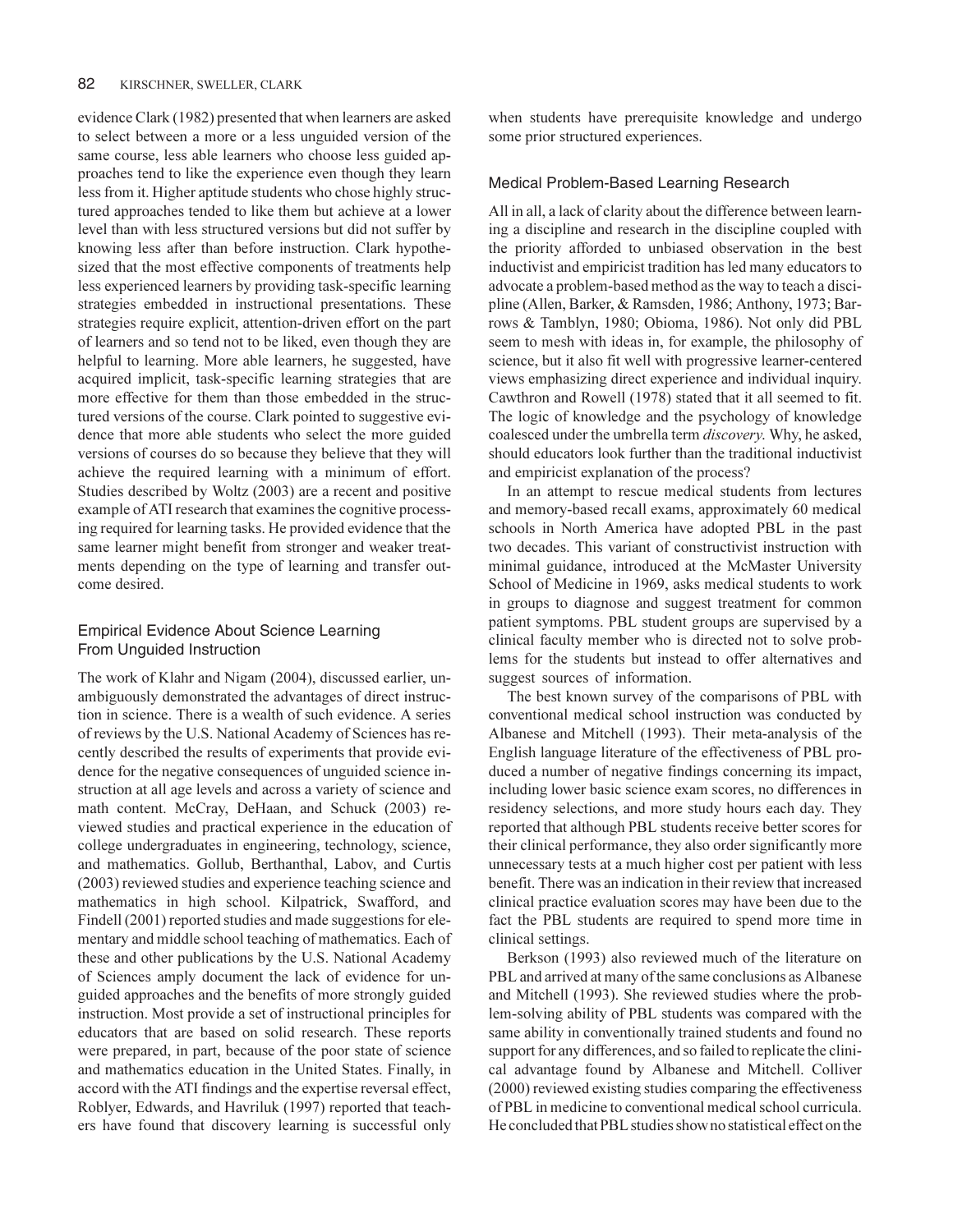performance of medical students on standardized tests or on instructor-designed tests during the first 2 years of medical school. Also important for medical educators has been the constant finding in research summaries that PBL is not more effective but is more costly than traditional instruction. Of course, some supporters of PBL are aware of its limitations. Hmelo-Silver (2004) placed strong question marks concerning the general validity of PBL. According to her,

Certain aspects of the PBL model should be tailored to the developmental level of the learners … there may be a place for direct instruction on a just-in-time basis. In other words, as students are grappling with a problem and confronted with the need for particular kinds of knowledge, a lecture at the right time may be beneficial. … Some techniques such as procedural facilitation, scripted cooperation, and structured journals may prove useful tools in moving PBL to other settings. (pp. 260–261)

Two major components of PBL are the explicit teaching of problem-solving strategies in the form of the hypothetico-deductive method of reasoning (Barrows & Tamblyn, 1980), and teaching of basic content in the context of a specific case or instance. Proponents argue that problem-centered education is superior to conventional education. Students taught problem-solving skills, in particular through the use of the hypothetico-deductive method, and given problems to practice those skills learn in a more meaningful way. It is assumed that because students are exposed to problems from the beginning, they have more opportunity to practice these skills, and that by explicitly applying the hypothetico-deductive method they learn to analyze problems and search for explanations, improving their comprehension of clinical problems (Norman & Schmidt, 1992). Patel and colleagues argued that the hypothetico-deductive method may not be the most efficient way of solving clinical problems (Patel & Groen, 1986; Patel, Arocha, & Kaufman, 1994).

In the medical domain, Patel, Groen, and Norman (1993) showed that teaching basic science within a clinical context may have the disadvantage that once basic science knowledge is contextualized, it is difficult to separate it from the particular clinical problems into which it has been integrated. They showed that students trained in a PBL curriculum failed to separate basic science knowledge from the specific clinical knowledge associated with particular patients. Although PBL students generated more elaborate explanations, they had less coherent explanations and more errors. If students have difficulty separating the biomedical knowledge they have learned from the particular clinical cases associated with that knowledge, it is not surprising that when given a different problem they bring to bear on the new problem some irrelevant biomedical knowledge.

This appears to persist after training. In a study of the effect of undergraduate training in PBL—as opposed to a conventional curriculum—on the performance of residents on

the organization of clinical and biomedical knowledge and the use of reasoning strategies, Arocha and Patel (1995) found that participants trained in PBL retained the backward-directed reasoning pattern, but did not seem to acquire forward-directed reasoning, which is a hallmark of expertise. This finding means that something in PBL may hinder the development of the forward reasoning pattern.

Experts use schema-based pattern recognition to determine the cause of a patient's illness. According to Elstein (1994) knowledge organization and schema acquisition are more important for the development of expertise than the use of particular methods of problem solving. In this regard, cognitive research has shown that to achieve expertise in a domain, learners must acquire the necessary schemata that allow them to meaningfully and efficiently interpret information and identify the problem structure. Schemata accomplish this by guiding the selection of relevant information and the screening out of irrelevant information.

Arocha and Patel (1995) concluded that the negative results

can be accounted for by the effect of splitting of attention resources and the high working memory load on schema acquisition during problem solving. In solving clinical problems, subjects must attend to the current diagnostic hypothesis, the data in the problem presented to them, and any intermediate hypothesis between the diagnosis and the patient data (e.g., a pathophysiological process underlying the signs and symptoms). If we consider that more than one hypothesis has been generated, the cognitive resources needed for maintaining this information in working memory must be such that few cognitive resources are left for acquiring the problem schema. Although problems can be solved successfully using the hypothetico-deductive method, the scarcity of attentional and memory resources may result in the students having difficulties learning problem schemata in an adequate manner. It is possible to hypothesize that one of the reasons for the failure of PBLC subjects to acquire a forward-directed reasoning style as found in this study may be the use of problem solving strategies, such as the hypothetico-deductive method, as a learning strategy.

This is completely in line with our claim that the epistemology of a discipline should not be confused with a pedagogy for teaching or learning it. The practice of a profession is not the same as learning to practice the profession.

## **CONCLUSIONS**

After a half-century of advocacy associated with instruction using minimal guidance, it appears that there is no body of research supporting the technique. In so far as there is any evidence from controlled studies, it almost uniformly supports direct, strong instructional guidance rather than constructivist-based minimal guidance during the instruction of novice to intermediate learners. Even for students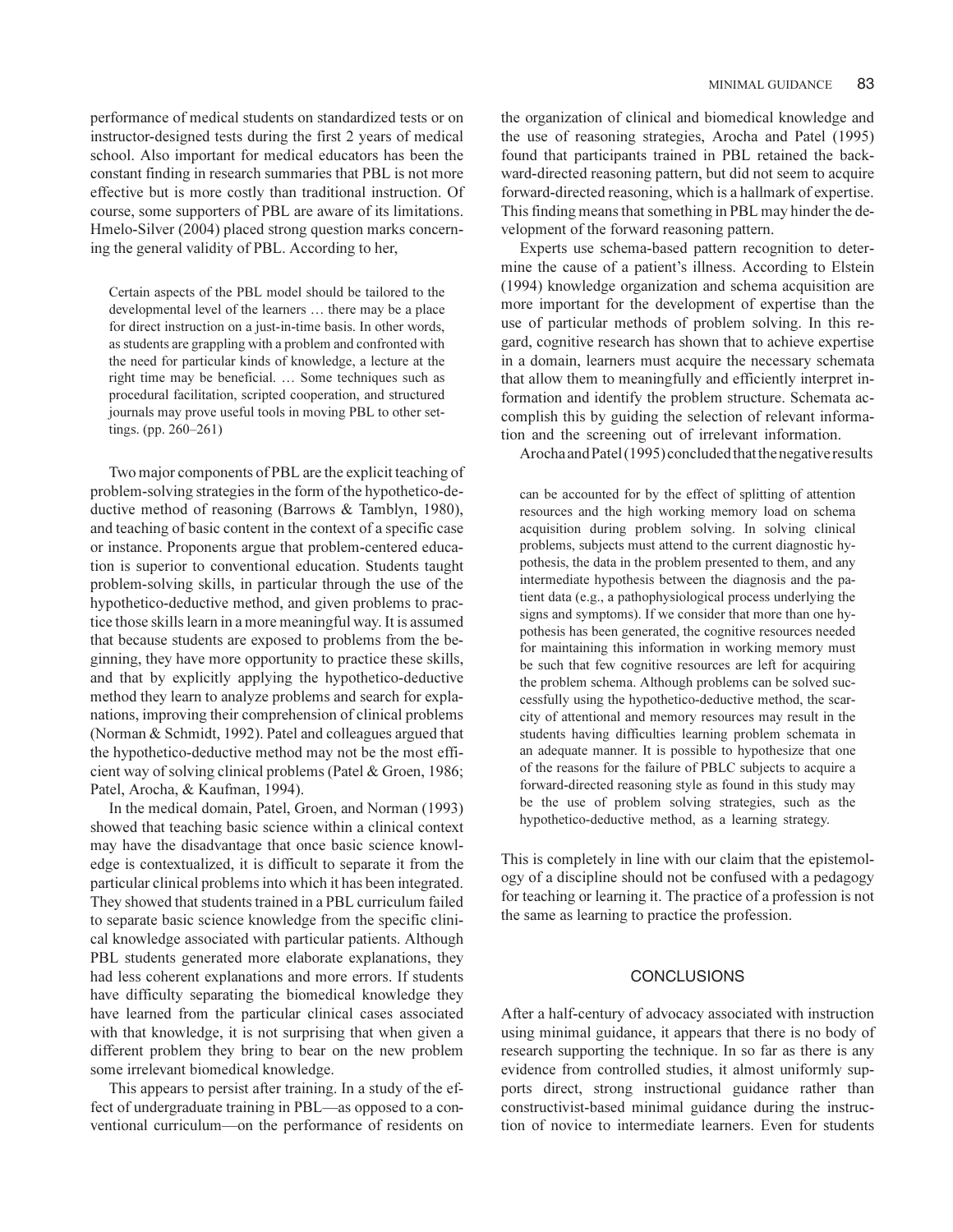with considerable prior knowledge, strong guidance while learning is most often found to be equally effective as unguided approaches. Not only is unguided instruction normally less effective; there is also evidence that it may have negative results when students acquire misconceptions or incomplete or disorganized knowledge.

Although the reasons for the ongoing popularity of a failed approach are unclear, the origins of the support for instruction with minimal guidance in science education and medical education might be found in the post-Sputnik science curriculum reforms such as Biological Sciences Curriculum Study, Chemical Education Material Study, and Physical Science Study Committee. At that time, educators shifted away from teaching a discipline as a body of knowledge toward the assumption that knowledge can best or only be learned through experience that is based only on the procedures of the discipline. This point of view appears to have led to unguided practical or project work and the rejection of instruction based on the facts, laws, principles, and theories that make up a discipline's content. The emphasis on the practical application of what is being learned seems very positive. However, it may be an error to assume that the pedagogic content of the learning experience is identical to the methods and processes (i.e., the epistemology) of the discipline being studied and a mistake to assume that instruction should exclusively focus on application. It is regrettable that current constructivist views have become ideological and often epistemologically opposed to the presentation and explanation of knowledge. As a result, it is easy to share the puzzlement of Handelsman et al. (2004), who, when discussing science education, asked: "Why do outstanding scientists who demand rigorous proof for scientific assertions in their research continue to use and, indeed defend on the bias of intuition alone, teaching methods that are not the most effective?" (p. 521). It is also easy to agree with Mayer's (2004) recommendation that we "move educational reform efforts from the fuzzy and unproductive world of ideology—which sometimes hides under the various banners of constructivism—to the sharp and productive world of theory-based research on how people learn" (p. 18).

#### **REFERENCES**

- Albanese, M., & Mitchell, S. (1993). Problem-based learning: A review of the literature on its outcomes and implementation issues. Academic Medicine, 68, 52–81.
- Allen, J. B., Barker, L. N., & Ramsden, J. H. (1986). Guided inquiry laboratory. Journal of Chemical Education, 63, 533–534.
- Anderson, J. R. (1996). ACT: A simple theory of complex cognition. American Psychologist, 51, 355–365.
- Anthony, W. S. (1973). Learning to discover rules by discovery. Journal of Educational Psychology, 64, 325–328.
- Arocha, J. F., & Patel, V. L. (1995). Novice diagnostic reasoning in medicine: Accounting for clinical evidence. Journal of the Learning Sciences, 4, 355–384.
- Atkinson, R., & Shiffrin, R. (1968). Human memory: A proposed system and its control processes. In K. Spence & J. Spence (Eds.), The psychology of learning and motivation (Vol. 2, pp. 89–195). New York: Academic.
- Aulls, M. W. (2002). The contributions of co-occurring forms of classroom discourse and academic activities to curriculum events and instruction. Journal of Educational Psychology, 94, 520–538.
- Ausubel, D. P. (1964). Some psychological and educational limitations of learning by discovery. The Arithmetic Teacher, 11, 290–302.
- Barrows, H. S., & Tamblyn, R. M. (1980). Problem-based learning: An approach to medical education. New York: Springer.
- Berkson, L. (1993). Problem-based learning: Have the expectations been met? Academic Medicine, 68(Suppl.), S79–S88.
- Bernstein, D. A., Penner, L. A., Clarke-Stewart, A., Roy, E. J., & Wickens, C. D. (2003). Psychology (6th ed.). Boston: Houghton-Mifflin.
- Boud, D., Keogh, R., & Walker, D. (Eds.). (1985). Reflection: Turning experience into learning. London: Kogan Page.
- Brown, A., & Campione, J. (1994). Guided discovery in a community of learners. In K. McGilly (Ed.), Classroom lessons: Integrating cognitive theory and classroom practice (pp. 229–270). Cambridge, MA: MIT Press.
- Bruner, J. S. (1961). The art of discovery. Harvard Educational Review, 31, 21–32.
- Carlson, R. A., Lundy, D. H., & Schneider, W. (1992). Strategy guidance and memory aiding in learning a problem-solving skill. Human Factors, 34, 129–145.
- Carroll, W. (1994). Using worked examples as an instructional support in the algebra classroom. Journal of Educational Psychology, 86, 360–367.
- Cawthron, E. R., & Rowell, J. A. (1978). Epistemology and science education. Studies in Science Education, 5, 51–59.
- Chall, J. S. (2000). The academic achievement challenge. New York: Guilford.
- Chase, W. G., & Simon, H. A. (1973). Perception in chess. Cognitive Psychology, 4, 55–81.
- Chi, M., Glaser, R., & Rees, E. (1982). Expertise in problem solving. In R. Sternberg (Ed.), Advances in the psychology of human intelligence (pp. 7–75). Hillsdale, NJ: Lawrence Erlbaum Associates, Inc.
- Clark, R. E. (1982). Antagonism between achievement and enjoyment in ATI studies. Educational Psychologist, 17, 92–101.
- Clark, R. E. (1989). When teaching kills learning: Research on mathemathantics. In H. N. Mandl, N. Bennett, E. de Corte, & H. F. Freidrich (Eds.), Learning and instruction: European research in an international context (Vol. 2, pp. 1–22). London: Pergamon.
- Clark, R. E., & Estes, F. (1998). Technology or craft: What are we doing? Educational Technology, 38(5), 5–11.
- Clark, R. E., & Estes, F. (1999). The development of authentic educational technologies. Educational Technology, 37(2), 5-16.
- Colliver, J. A. (2000). Effectiveness of problem-based learning curricula: Research and theory. Academic Medicine, 75, 259-266.
- Cooper, G., & Sweller, J. (1987). The effects of schema acquisition and rule automation on mathematical problem-solving transfer. Journal of Educational Psychology, 79, 347–362.
- Cowan, N. (2001). The magical number 4 in short-term memory: A reconsideration of mental storage capacity. Behavioral and Brain Sciences, 24, 87–114.
- Craig, R. (1956). Directed versus independent discovery of established relations. Journal of Educational Psychology, 47, 223–235.
- Cronbach, L. J., & Snow, R. E. (1977). Aptitudes and instructional methods: A handbook for research on interactions. New York: Irvington.
- De Groot, A. D. (1965). Thought and choice in chess. The Hague, Netherlands: Mouton. (Original work published 1946)
- Dehoney, J. (1995). Cognitive task analysis: Implications for the theory and practice of instructional design. Proceedings of the Annual National Convention of the Association for Educational Communications and Technology (AECT), 113–123. (ERIC Document Reproduction Service No. ED 383 294)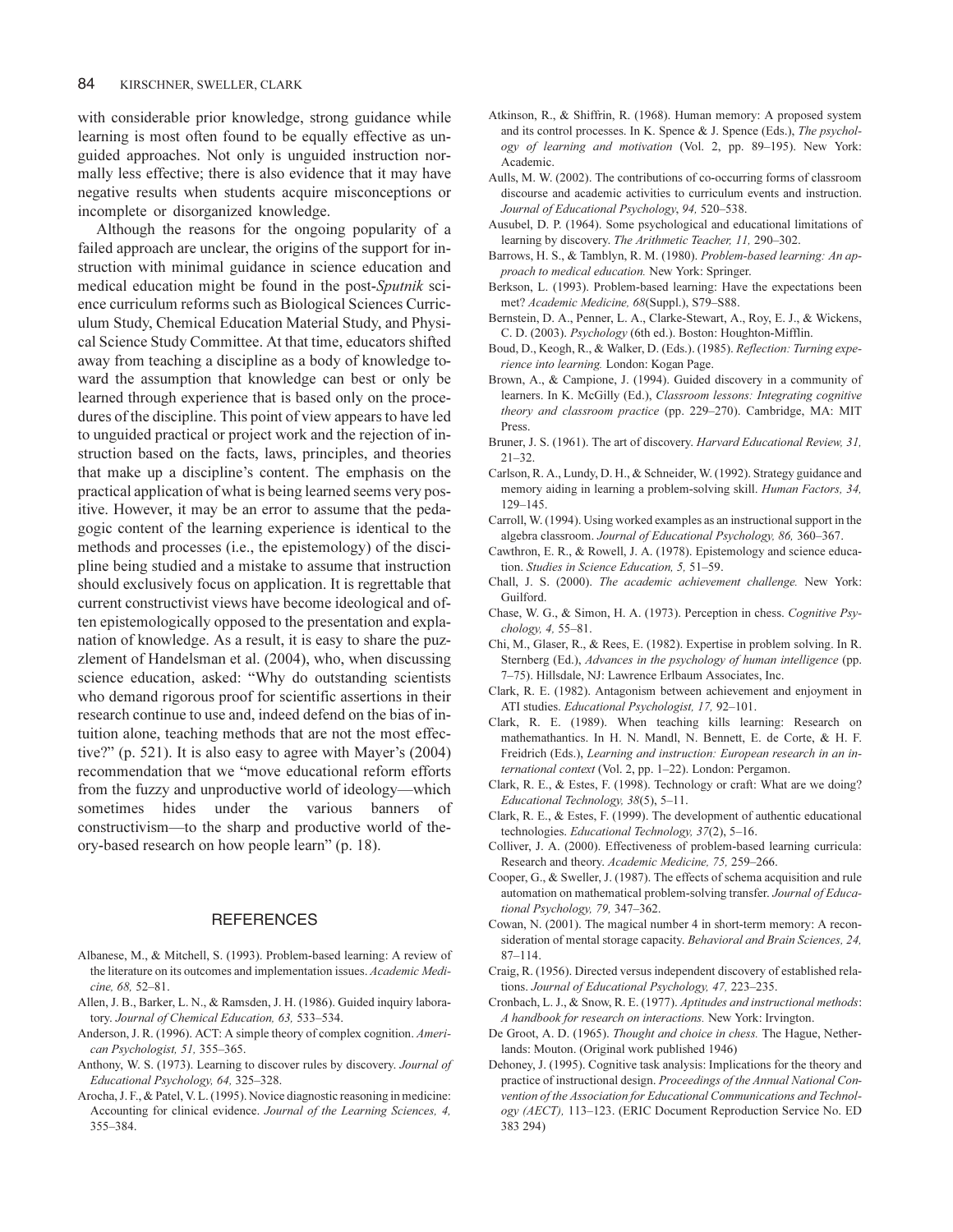- Egan, D. E., & Schwartz, B. J. (1979). Chunking in recall of symbolic drawings. Memory and Cognition, 7, 149–158.
- Elstein, A. S. (1994). What goes around comes around: Return of the hypothetico-deductive strategy. Teaching & Learning in Medicine, 6, 121–123.
- Ericsson, K. A., & Kintsch, W. (1995). Long-term working memory. Psychological Review, 102, 211–245.
- Estes, F., & Clark, R. E. (1999). Authentic educational technologies: The lynchpin between theory and practice. Educational Technology, 37(6), 5–13.
- Glaser, R. (1987). Further notes toward a psychology of instruction. In R. Glaser (Ed.), Advances in instructional psychology (Vol. 3, pp. 1–39). Hillsdale, NJ: Lawrence Erlbaum Associates, Inc.
- Gollub, J. P., Berthanthal, M., Labov, J., & Curtis, C. (Eds.). (2003). Learning and understanding: Improving advanced study of mathematics and science in U.S. high schools. Washington, DC: National Academies Press.
- Handelsman, J., Egert-May, D., Beichner, R., Bruns, P., Change, A., DeHaan, R., et al. (2004). Scientific teaching. Science, 304, 521–522.
- Hardiman, P., Pollatsek, A., & Weil, A. (1986). Learning to understand the balance beam. Cognition and Instruction, 3, 1–30.
- Hmelo-Silver, C. E. (2004). Problem-based learning: What and how do students learn? Educational Psychology Review, 16, 235–266.
- Hodson, D. (1988). Experiments in science and science teaching. Educational Philosophy and Theory, 20, 53–66.
- Hurd, P. D. (1969). New directions in teaching secondary school science. Chicago, IL: Rand McNally.
- Iliff, C. H. (1994). Kolb's learning style inventory: A meta-analysis. Unpublished doctoral dissertation, Boston University, Boston.
- Jeffries, R., Turner, A., Polson, P., & Atwood, M. (1981). Processes involved in designing software. In J. R. Anderson (Ed.), Cognitive skills and their acquisition (pp. 255–283). Hillsdale, NJ: Lawrence Erlbaum Associates, Inc.
- Jonassen, D. (1991). Objectivism vs. constructivism. Educational Technology Research and Development, 39(3), 5–14.
- Kalyuga, S., Ayres, P., Chandler, P., & Sweller, J. (2003). Expertise reversal effect. Educational Psychologist, 38, 23–31.
- Kalyuga, S., Chandler, P., Tuovinen, J., & Sweller, J. (2001). When problem solving is superior to studying worked examples. Journal of Educational Psychology, 93, 579–588.
- Kilpatrick, J., Swafford, J., & Findell, B. (Eds.). (2001). Adding it up: Helping children learn mathematics. Washington, DC: National Academies Press.
- Kirschner, P. A. (1991). Practicals in higher science education. Utrecht, Netherlands: Lemma.
- Kirschner, P. A. (1992). Epistemology, practical work and academic skills in science education. Science and Education, 1, 273-299.
- Kirschner, P. A., Martens, R. L., & Strijbos, J.-W. (2004). CSCL in higher education? A framework for designing multiple collaborative environments. In P. Dillenbourg (Series Ed.) & J.-W. Strijbos, P. A. Kirschner, & R. L. Martens (Vol. Eds.), Computer-supported collaborative learning: Vol. 3. What we know about CSCL … and implementing it in higher education (pp. 3–30). Boston, MA: Kluwer Academic.
- Klahr, D., & Nigam, M. (2004). The equivalence of learning paths in early science instruction: Effects of direct instruction and discovery learning. Psychological Science, 15, 661–667.
- Kolb, D. A. (1971). Individual learning styles and the learning process (Working Paper No. 535–71). Cambridge, MA: Sloan School of Management, Massachusetts Institute of Technology.
- Kolb, D. A. (1976). The learning style inventory: Technical manual. Boston, MA: McBer.
- Kolb, D. A. (1984). Experiential learning: Experience as the source of learning and development. Englewood Cliffs, NJ: Prentice-Hall.
- Kolb, D. A. (1999). Learning Style Inventory, version 3. Boston: TRG Hay/McBer, Training Resources Group.
- Kolb, D. A., Boyatzis, R. E., & Mainemelis, C. (2001). Experiential learning theory: Previous research and new directions. In R. J. Sternberg & L.

Zhang (Eds.), Perspectives on thinking, learning, and cognitive styles. The educational psychology series (pp. 227–247). Mahwah, NJ: Lawrence Erlbaum Associates, Inc.

- Kolb, D. A., & Fry, R. (1975). Toward an applied theory of experiential learning. In C. Cooper (Ed.), Studies of group process (pp. 33–57). New York: Wiley.
- Kyle, W. C., Jr. (1980). The distinction between inquiry and scientific inquiry and why high school students should be cognizant of the distinction. Journal of Research on Science Teaching, 17, 123–130.
- Kyllonen, P. C., & Lajoie, S. P. (2003). Reassessing aptitude: Introduction to a special issue in honor of Richard E. Snow. Educational Psychologist, 38, 79–83.
- Mayer, R. (2001). Multi-media learning. Cambridge, UK: Cambridge University Press.
- Mayer, R. (2004). Should there be a three-strikes rule against pure discovery learning? The case for guided methods of instruction. American Psychologist, 59, 14–19.
- McCray, R., DeHaan, R. L., & Schuck, J. A. (Eds.). (2003). Improving undergraduate instruction in science, technology, engineering, and mathematics: Report of a workshop. Washington, DC: National Academies Press.
- McKeough, A., Lupart, J., & Marini, A. (Eds.). (1995). Teaching for transfer: Fostering generalization in learning. Mahwah, NJ: Lawrence Erlbaum Associates, Inc.
- Miller, C., Lehman, J., & Koedinger, K. (1999). Goals and learning in microworlds. Cognitive Science, 23, 305–336.
- Miller, G. A. (1956). The magical number seven, plus or minus two: Some limits on our capacity for processing information. Psychological Review, 63, 81–97.
- Moreno, R. (2004). Decreasing cognitive load in novice students: Effects of explanatory versus corrective feedback in discovery-based multimedia. Instructional Science, 32, 99–113.
- Nadolski, R. J., Kirschner, P. A., & van Merriënboer, J. J. G. (2005). Optimising the number of steps in learning tasks for complex skills. British Journal of Educational Psychology, 75, 223–237.
- Norman, G. R., & Schmidt, H. G. (1992). The psychological basis of problem-based learning: A review of the evidence. Academic Medicine, 67, 557–565.
- Novak, J. D. (1988). Learning science and the science of learning. Studies in Science Education, 15, 77–101.
- Obioma, G. O. (1986). Expository and guided discovery methods of presenting secondary school physics. European Journal of Science Education, 8, 51–56.
- Paas, F. (1992). Training strategies for attaining transfer of problem-solving skill in statistics: A cognitive-load approach. Journal of Educational Psychology, 84, 429–434.
- Paas, F., Renkl, A., & Sweller, J. (2003). Cognitive load theory and instructional design: Recent developments. Educational Psychologist, 38,  $1-4.$
- Paas, F., Renkl, A., & Sweller, J. (2004). Cognitive load theory: Instructional implications of the interaction between information structures and cognitive architecture. Instructional Science, 32, 1–8.
- Paas, F., & van Merriënboer, J. (1994). Variability of worked examples and transfer of geometrical problem solving skills: A cognitive-load approach. Journal of Educational Psychology, 86, 122–133.
- Papert, S. (1980). Mindstorms: Children, computers, and powerful ideas. New York: Basic Books.
- Patel, V. L., Arocha, J. F., & Kaufman, D. R. (1994). Diagnostic reasoning and expertise. The Psychology of Learning and Motivation: Advances in Research and Theory, 31, 137–252.
- Patel, V. L., & Groen, G. J. (1986). Knowledge-based solution strategies in medical reasoning. Cognitive Science, 10, 91–116.
- Patel, V. L., Groen, G. J., & Norman, G. R. (1993). Reasoning and instruction in medical curricula. Cognition & Instruction, 10, 335–378.
- Perkins, D. N. (1991). Technology meets constructivism: Do they make a marriage? Educational Technology, 13, 18–23.